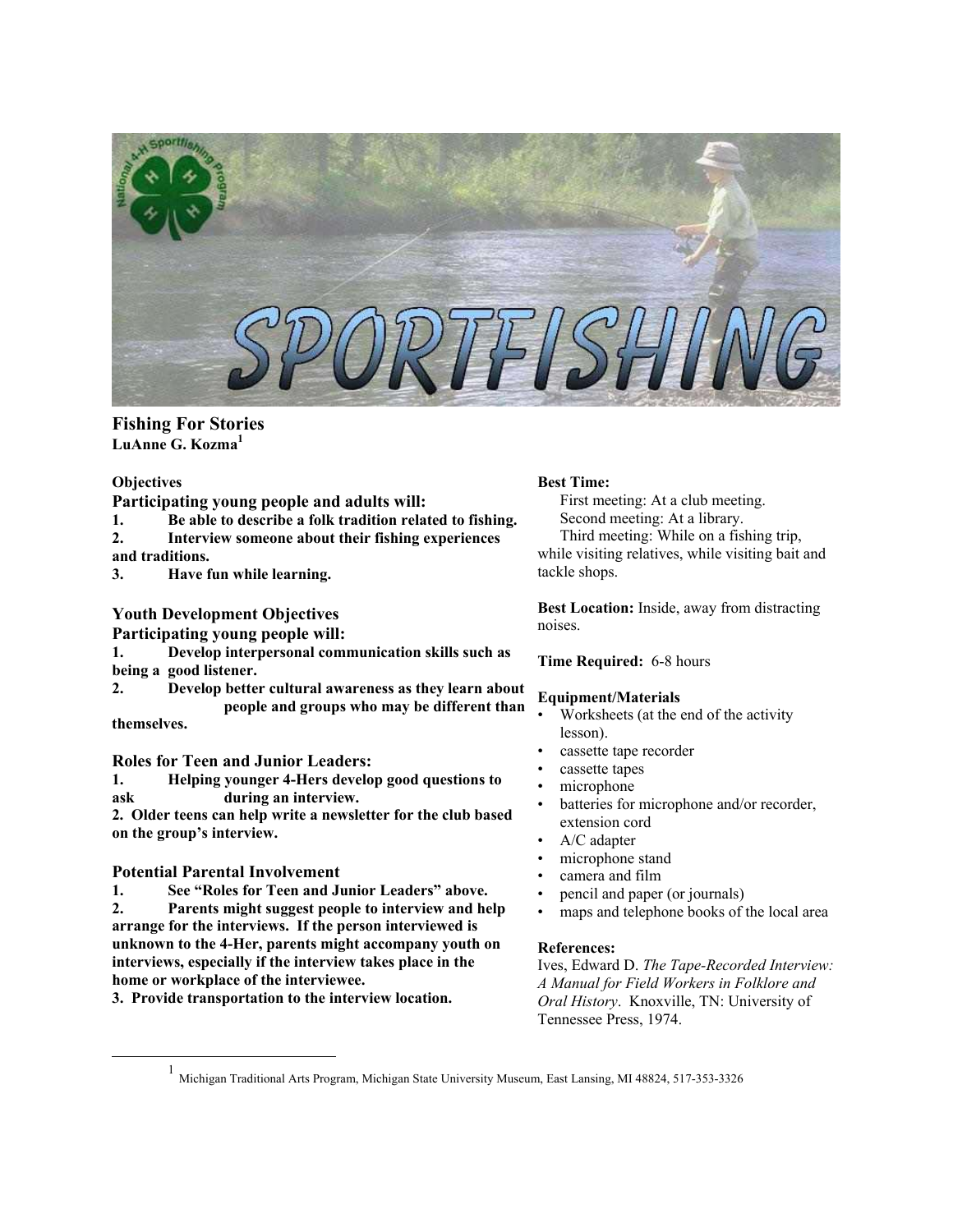#### **Evaluation Activities/Suggestions**

**1. Have 4-Hers listen to the tape-recorded interviews with other club members and note what kinds of questions could be asked in a follow-up interview and ways to improve on interviewing methods.** 

#### **Safety Considerations**

**Youth should not interview along; encourage members to go in pairs or small groups, gain permission to enter homes and workplaces, and have adult supervision.** 

# **Lesson Outline**

**Presentation** 

I. At The First Meeting

What is folklore?

Play the "telephone game" (an example)

Johnson, Paula J., ed. *Working the Water: The Commercial Fisheries of Maryland's Patuxent River*. Charlottesville, VA: University Press of Virginia, 1988.

Kozma, LuAnne G. *FOLKPATTERNS Leader's Guide: A Cultural Heritage Project*. East Lansing, MI: 4-H Youth Program, Cooperative Extension Service, Michigan State University Museum, 1991.

Lloyd, Timothy C. and Patrick B. Mullen. *Lake Erie Fishermen: Work,, Tradition, and Identity*. Urbana and Chicago: University of Illinois Press, 1990.

Moonsamy, Rita Zorn. *Passing It On: Folk Artists and Education in Cumberland County*, *New Jersey*. Trenton, NJ: The New Jersey State Council on the Arts, 1992.

Mullen, Patrick B. *I heard the Old Fishermen Say: Folklore of the Texas Gulf Coast*. Austin: University of Texas Press, 1978.

Posen, I. Sheldon. *You Hear the Ice Talking: The Ways of People and Ice on Lake Champlain*. Plattsburgh, NY: The Clinton-Essex-Franklin Library System, 1986.

Taylor, David A. *Documenting Maritime Folklife*. Washington, DC: Library of Congress, 1992.

#### **Application**

**Explain** what fokelore is (see lesson narrative).

Get your group ready for this activity by playing the game of "**telephone**." Members sit in a circle. Whisper the following short story to the first member in a circle, and ask him or her to whisper it to the next person, and so on until each person has told and heard the story. The last person to hear the story tells what they heard to the whole group out loud. Then the leader can say the original story out loud to compare what was first told and how the story eventually changed and transformed with each telling.

"Last Saturday, Billy and Susie caught two big bullheads and a gob of smelly worms on the Black River by seven in the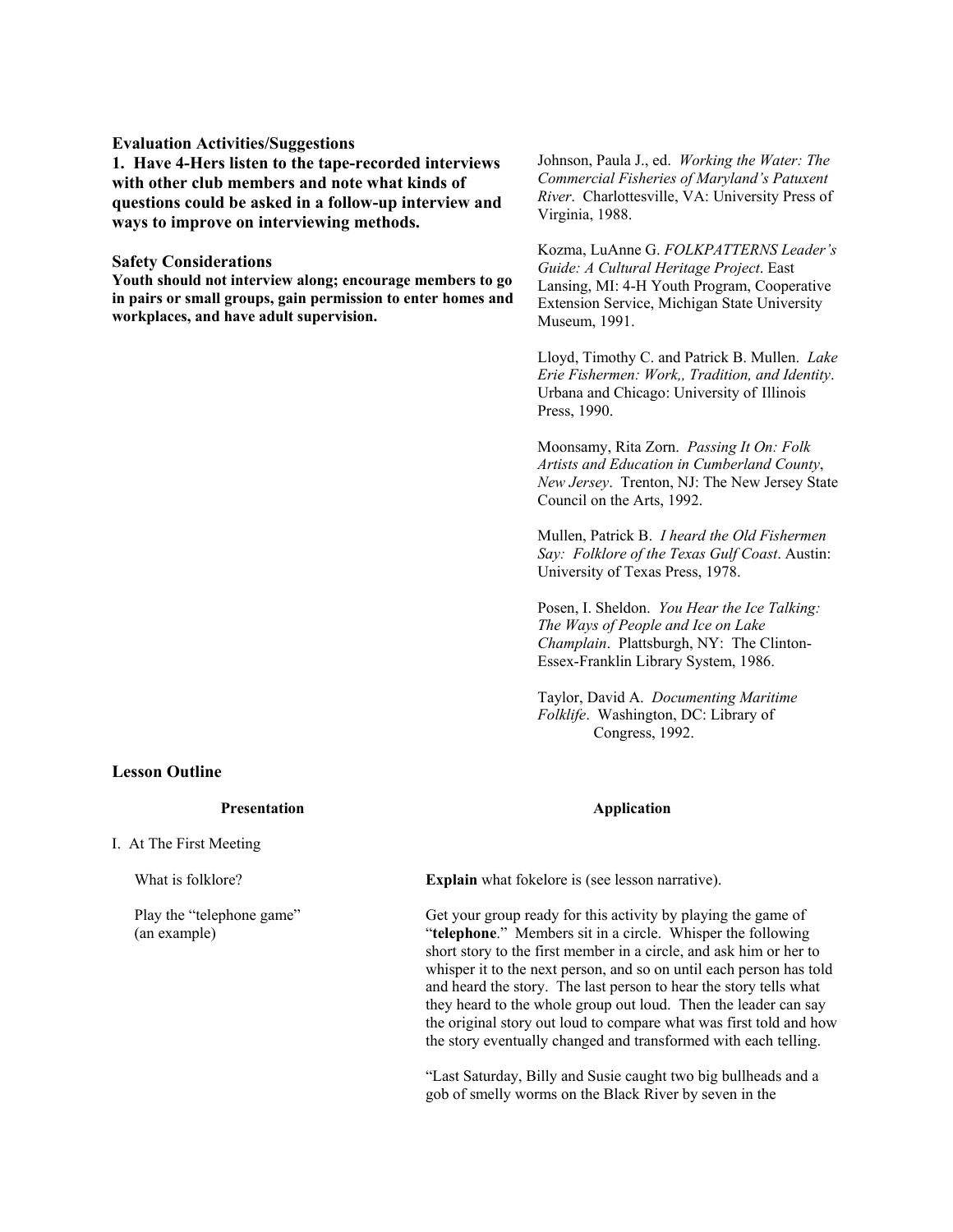|                                                                          | morning." (You may want to adapt this sentence to fish your own<br>local places, fish, and common names).                                                                                                                                                                                                                                                                                                                                                                      |
|--------------------------------------------------------------------------|--------------------------------------------------------------------------------------------------------------------------------------------------------------------------------------------------------------------------------------------------------------------------------------------------------------------------------------------------------------------------------------------------------------------------------------------------------------------------------|
| Type of fishing                                                          | Using the list below as a starting point, make a big list with your<br>group of all the kinds of fishing traditions that they might be<br>able to witness or ask about in your local area.                                                                                                                                                                                                                                                                                     |
| Finding someone to interview                                             | As a group, <b>brainstorm</b> all the <b>people</b> you could ask to be<br>interview. Identify a person for every two members of your<br>group so that members can interview people in teams. Look<br>through telephone books to find numbers of local bait shops,<br>sportsmen's clubs, and fish markets, etc. List what traditions or<br>skills each person could be interview about.                                                                                        |
| Go over interviewing techniques                                          | Help your members write good interview questions for each<br>potential interviewee. Make a standard list of basic questions you<br>could ask anyone (like "when and where were you born?").<br>You'll make specialized lists of questions at the next meeting.                                                                                                                                                                                                                 |
|                                                                          | Using a cassette tape recorder and microphone, put a tape in the<br>recorder and use it with the group to practice interviewing.<br>Experiment with using all the buttons on the machine so that each<br>member knows how to operate a basic tape recorder. You could<br>go through a mock interview using yourself and another leader,<br>teen leader, or one of the members to demonstrate the beginning<br>of an interview.                                                 |
| II. Between Meetings<br>Arrange interviews                               | Make calls to the interviewees and/or have your members make<br>the calls to interviewees to set up interview times after the date of<br>your next meeting. make arrangements with a local librarian to<br>meet your group at the library or your next meeting.                                                                                                                                                                                                                |
| III. At Second Meeting<br>Doing Background Research<br>Preparing members | Ask the librarian to help your group look at all available sources<br>that might help them learn more about the fishing tradition they<br>are about to investigate. Look at local history sources to learn<br>about the local area, from maps and nautical charts to<br>photographs, newspapers, business records, advertisements, and<br>telephone books. Books about luremaking and fishing might be<br>helpful.                                                             |
|                                                                          | Help each member add to their list of interview questions and<br>prepare them for their interview experience. What special<br>questions might you ask this individual? Go over the details of<br>when, where and with whom they will conduct this interview.<br>Try to calm any anxieties they may have.                                                                                                                                                                       |
| III. On their own                                                        |                                                                                                                                                                                                                                                                                                                                                                                                                                                                                |
| Conducting the interview                                                 | Each member or group conducts an interview with parental<br>supervision. The best places to conduct interviews are the places<br>the interviewee works, lives, or fishes. Go on location! If the<br>person makes lures from a basement workshop, that's the place to<br>be. If the person tells jokes and stories while fishing, accompany<br>him or her on a fishing trip. The interview itself is an exciting,<br>fun-filled experience. make sure each interviewee is asked |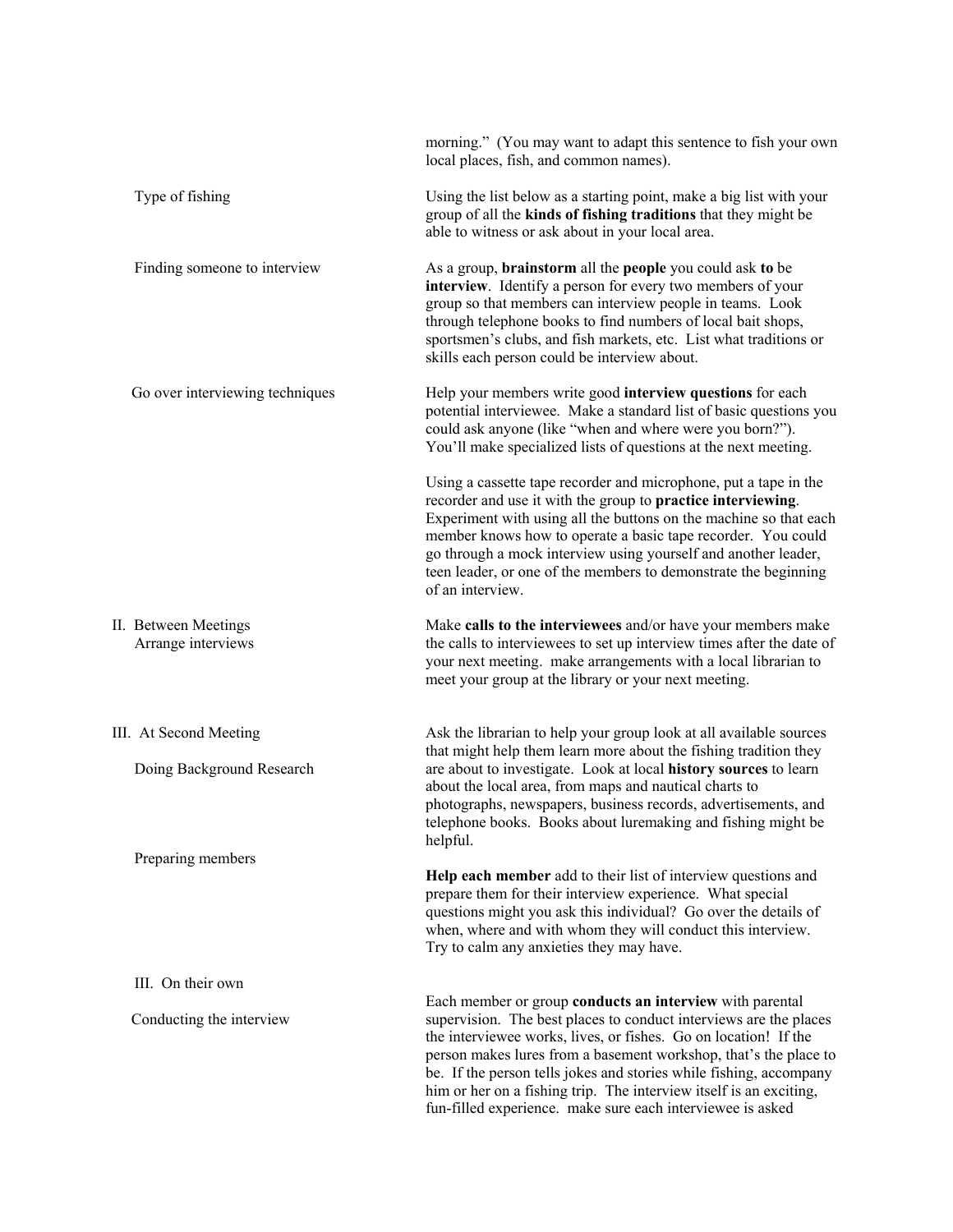Writing about it permission to be tape-recorded at the beginning of the interview. Use a written permission form that describes how and why you are going to use the contents of the tape (i.e.: "...for a 4-H fair exhibit"). (See worksheets at the end of this activity lesson). Each member should **write** something based on their interview experience: a biography of the person interviewed; a newsletter article about the person and his or her fishing tradition; the recipe for a fish food tradition; a glossary of terms used with definitions for each word; a journal entry by them member describing what the experience was like from a personal point of view.

#### **Summary Activity**

Meet to read and share each other's interview materials. Write a glossary of words the interviewee used, with his or her definition of each word. See worksheets at the end of this activity lesson.

# **Lesson Narrative**

Everyone who fishes knows a wealth of information. To tap that knowledge, try interviewing someone who has fished for a long time and learn about fishing traditions and culture directly from an expert.

#### **What is folklore?**

Folklore, or folk life, are traditions we share with people who have something in common with us. We learn traditions informally by word of mouth or by example, from other people rather than from books or in classes. Folk traditions include foods, stories, songs, sayings, beliefs, games, art, dance, work skills, crafts, celebrations, and architecture. Because we share different kinds of interests with different people, we may share different kings of folk traditions with each group. For example, you might celebrate a birthday in your family by playing a practical joke, use a saying you share only with your friends, eat a certain diner only at your grandparents' house, share a dialect with other people in your region, and tell a joke on a fishing trip that only other anglers would understand. Folklore is both old and new--it changes all the time. As you can see, it's not just something our ancestors did; it is the living traditions we do today.

#### **Types of fishing traditions to investigate:**

- the techniques involved in a particular kind of fishing, such as how one uses tools and materials and the steps in a process
- words, phrases, sayings, and gestures
- customs and rituals
- beliefs about bad or good luck, beliefs about the weather
- oral traditions such as stories about personal experiences and stories of all kinds, songs, legends, rhymes, jokes
- local place names, local names for species of fish, waterbirds or other animals
- food traditions involving seafood
- folk medicine for seasickness and injury
- celebrations (blessing of the fleet, community seafood festivals)
- material items made for fishing (boats, nets, traps, lures, anchors, bait containers, buildings on land like net lofts, shucking houses, and fish camps, clothing, etc.)

#### **Finding someone to interview**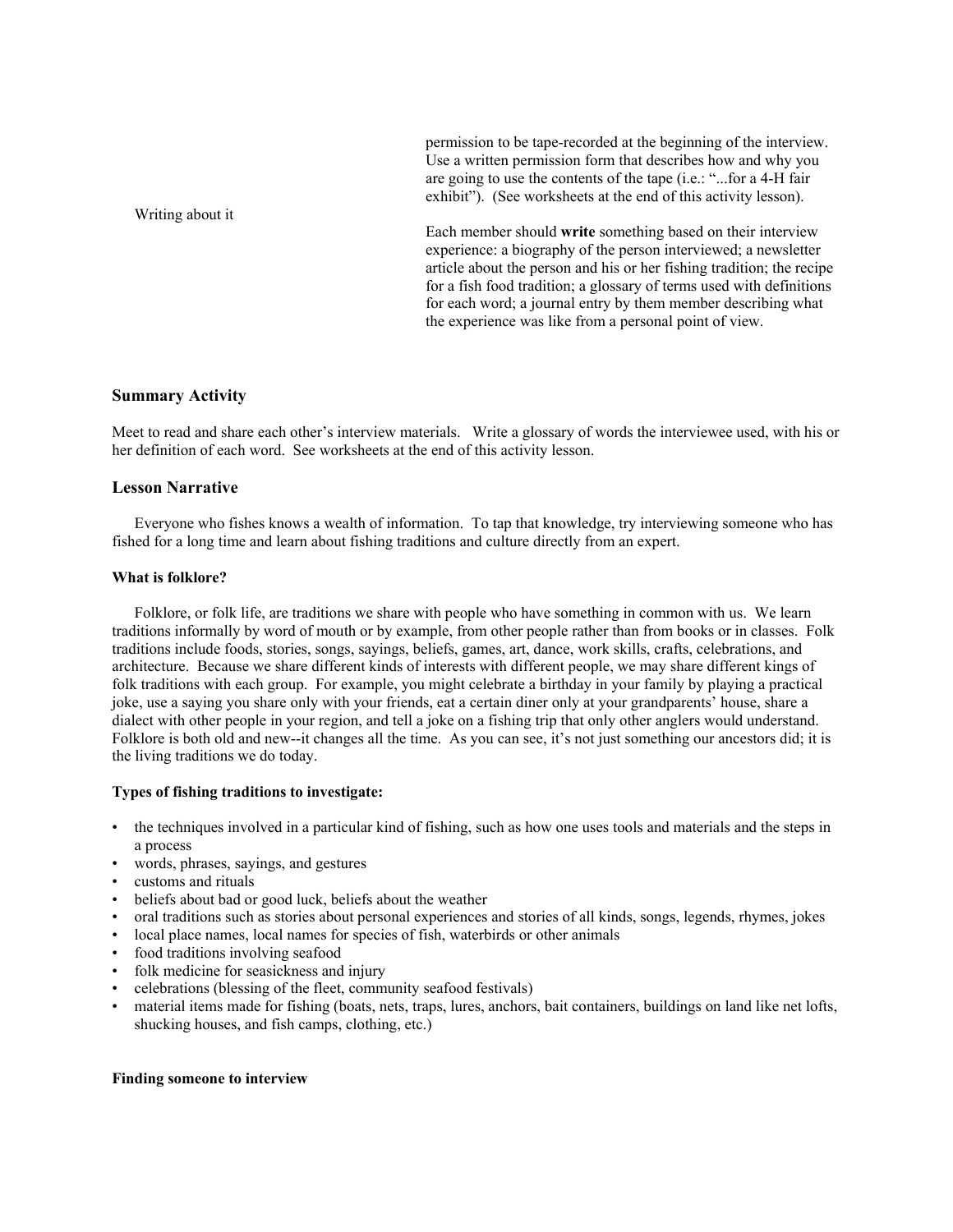Talk to relatives, neighbors and friends first. If you want to interview someone completely new, try asking at the local library, bait and tackle shop, marine supply store, commercial fishery, marina, seafood outlet, or fishing club. Select someone you feel comfortable with, who is friendly and willing to talk. Explain that you would like to taperecord the interview and get their permission to do so.

### **Doing the background research**

Once you're selected who you will interview, learn a little more about the person and the places he or she fishes so that you are better prepared to ask good questions. Spend some time in the local library, historical society, or museum to learn more about the kind of fishing you are investigating, the natural environment of the area, the life cycles of the species of fish involved, and the community I which the person lives. Look at maps and nautical charts that might help you better understand the region and the water.

#### **Conducting the interview**

Get the interviewee's permission to be interviewed right on the tape, and have the person sigh a consent for or brief letter (you can make your own for, with wording like: " I agree to be interviewed by (name of 4-Her) on x date, for the purpose of her 4-H project." Then have the person sigh the form.

It's best to ask some basic questions first, such as: What is your full name? Where and when were you born? What were your parents' names? Where did you grow up? The rest of the questions can be about the person and the tradition you are investigating. Start questions with words like who, what, where, when, why, how, and which. This encourages the person to explain the answers, rather than just answering "yes" or "no."

Use a cassette tape recorder, a microphone that you plug in, and batteries or an electrical cord. Practice using your equipment before you arrive at the interview. If you can, record only on one side of the tape; tapes will last longer over the years if recorded on one side. Bring a few tapes with you. Keep your interview to one hour or so. Interviewing is a tiring experience for both of you. Send a thank you letter to the person soon after the interview.

#### **Exhibit or Sharing Suggestions:**

1. Club members share their interview experiences with each other at a club meeting.

2. Interviewees could be invited to the meeting as well. Other ways to share the results of an interview is to transcribe the tape--write down each word spoken on paper, so you can read what was said. You could share the transcript with the interviewee and others.

3. Create a "story board" using photographs taken during the interview. Write captions next to the photos to describe the activity or story being demonstrated.

4. Write an article using the interview notes. Submit it to your local newspaper for publication.

#### **Community Service and "Giving Back" Activities:**

Think about donating your interview to a local library or museum, for others to use, with permission of the interviewee. Make sure the interviewee knows how the museum or library would use the tapes and make them available to people. If the interviewee does not want to share the contents of the tape with others, respect that decision.

#### **Extensions or Ways of Learning More:**

Consider learning more from your interviewee over a longer period of time. Arrange for a second interview. Perhaps there is a handmade craft that the person knows that you would like to learn how to do, such as lure making. Ask if you could learn this technique or tradition as an apprentice. Some states have folk life apprenticeship programs in which a master artist and apprentice may apply for grant funds to help defray the costs of apprenticeships. Contact the American Folklife Center, Library of Congress, Washington DC 20540-8100 for the name and address of your state's folk life program. You might also contact the American Folklore Society, 4350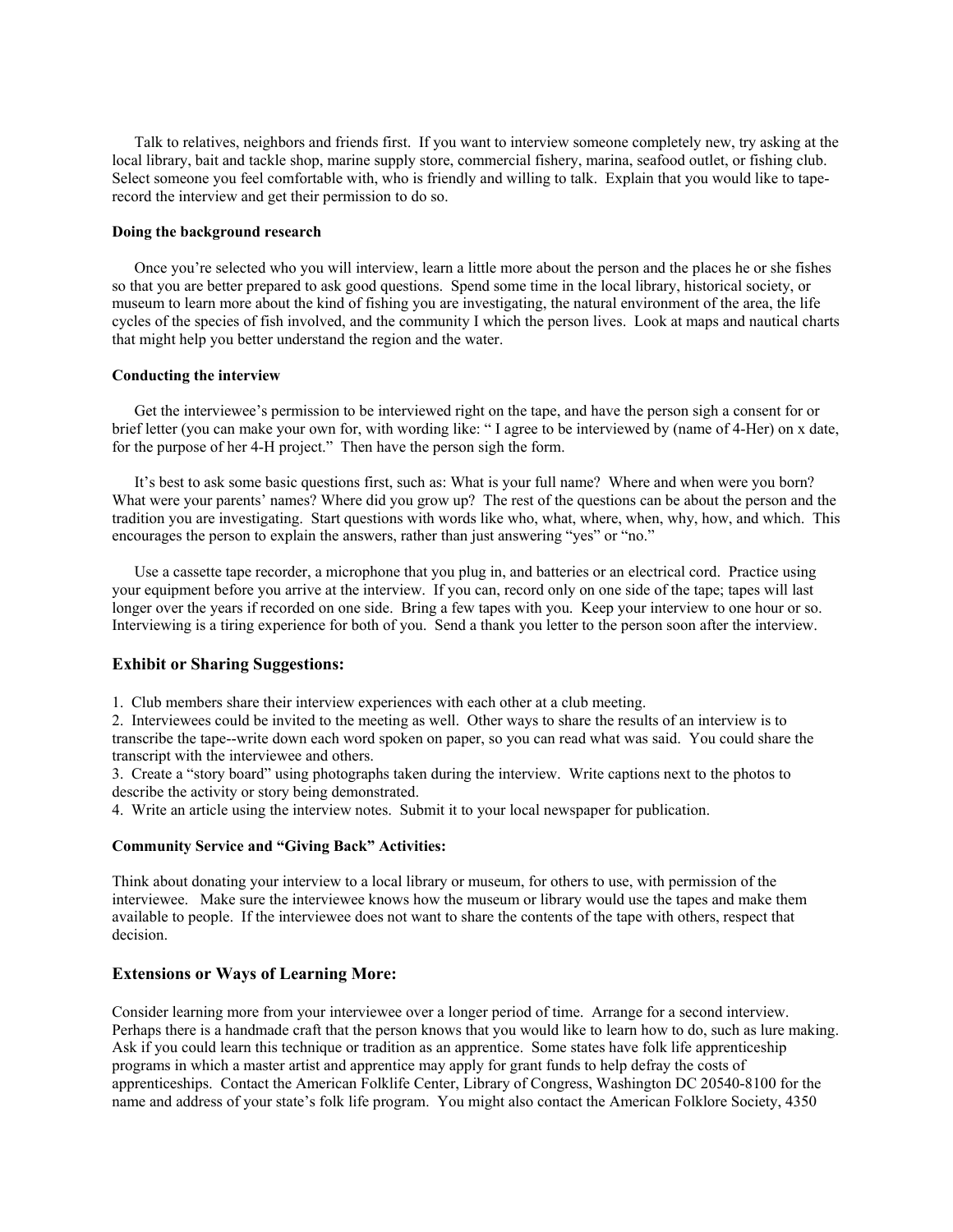North Fairfax Dr., Suite 640, Arlington, VA 22203. Some maritime museums have similar apprenticeship programs as well as demonstrations and classes in traditional Maritime crafts. Contact your local maritime museum to fins out.

Look at a state map and see what place names for towns, rivers, lakes, etc., are named after fish or fishing traditions. Find out how the place got its name at your local library or create your own story about how you think the place was named. (Some examples: Fish Creek, Wisconsin; King Salmon, Alaska; Menonminee, Michigan; Fishkill New York).

## **Links to Other Programs:**

See 4-H FOLKPATTERNS Leader's Guide for more detailed information on how to conduct interviews with family and community members.

See 4-H photography project materials.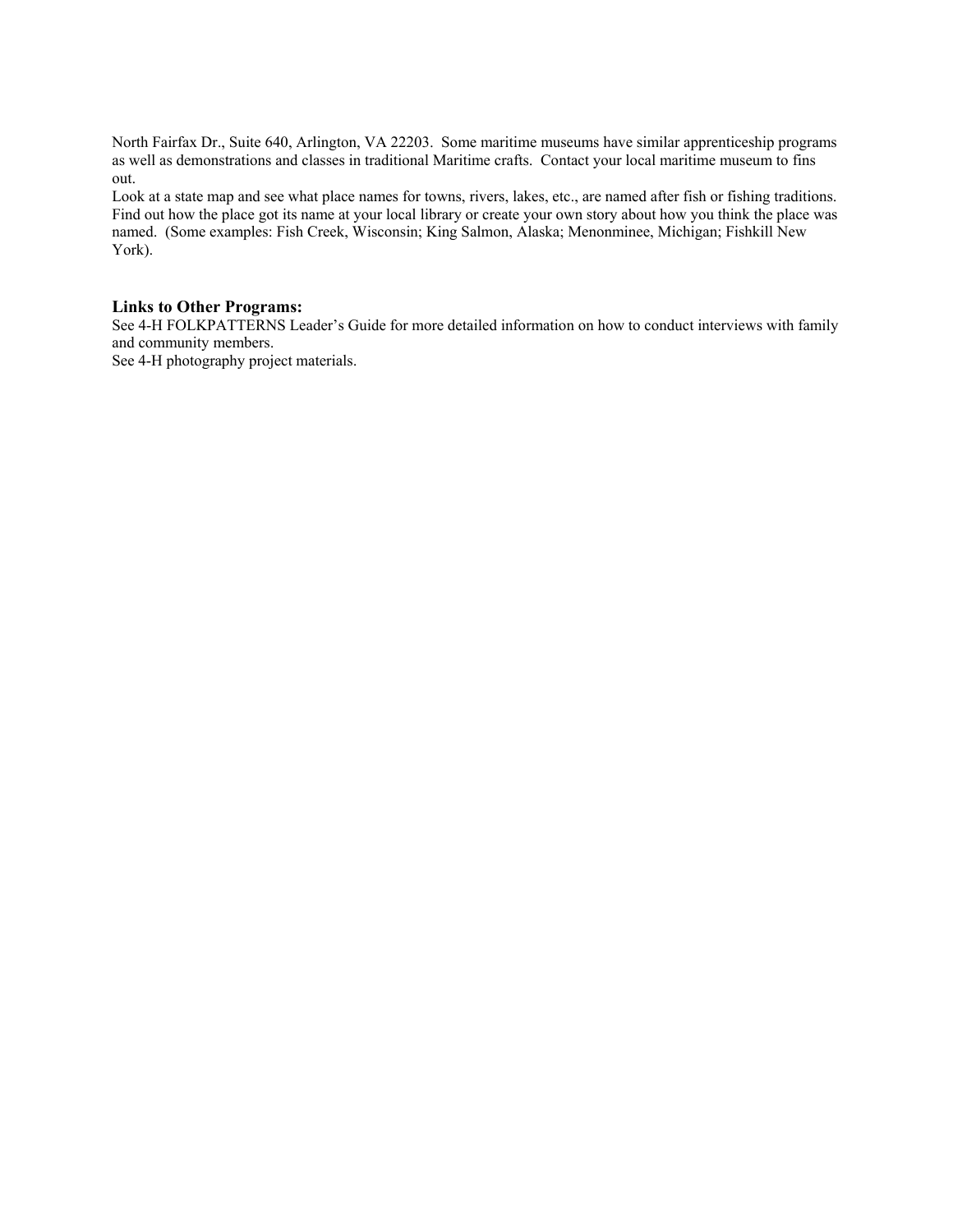# **Learning to Interview**

| 1. Write down a folklore topic that interests you.                                                                                                                                                                                                          |  |
|-------------------------------------------------------------------------------------------------------------------------------------------------------------------------------------------------------------------------------------------------------------|--|
|                                                                                                                                                                                                                                                             |  |
| 2. What do you know about this topic right now?                                                                                                                                                                                                             |  |
| 3. If you were to ask a question of someone about that topic, what would you want to<br>find out? Write down at least three things below.<br>a.                                                                                                             |  |
|                                                                                                                                                                                                                                                             |  |
|                                                                                                                                                                                                                                                             |  |
| $\mathbf{c}$ .                                                                                                                                                                                                                                              |  |
| 4. Now, write questions beginning with these words that ask for the information you want<br>to know.                                                                                                                                                        |  |
|                                                                                                                                                                                                                                                             |  |
|                                                                                                                                                                                                                                                             |  |
| Where <u>experience</u>                                                                                                                                                                                                                                     |  |
| Why we have a series of the series of the series of the series of the series of the series of the series of the series of the series of the series of the series of the series of the series of the series of the series of th                              |  |
| Which <u>example and the set of the set of the set of the set of the set of the set of the set of the set of the set of the set of the set of the set of the set of the set of the set of the set of the set of the set of the s</u><br>$How \qquad \qquad$ |  |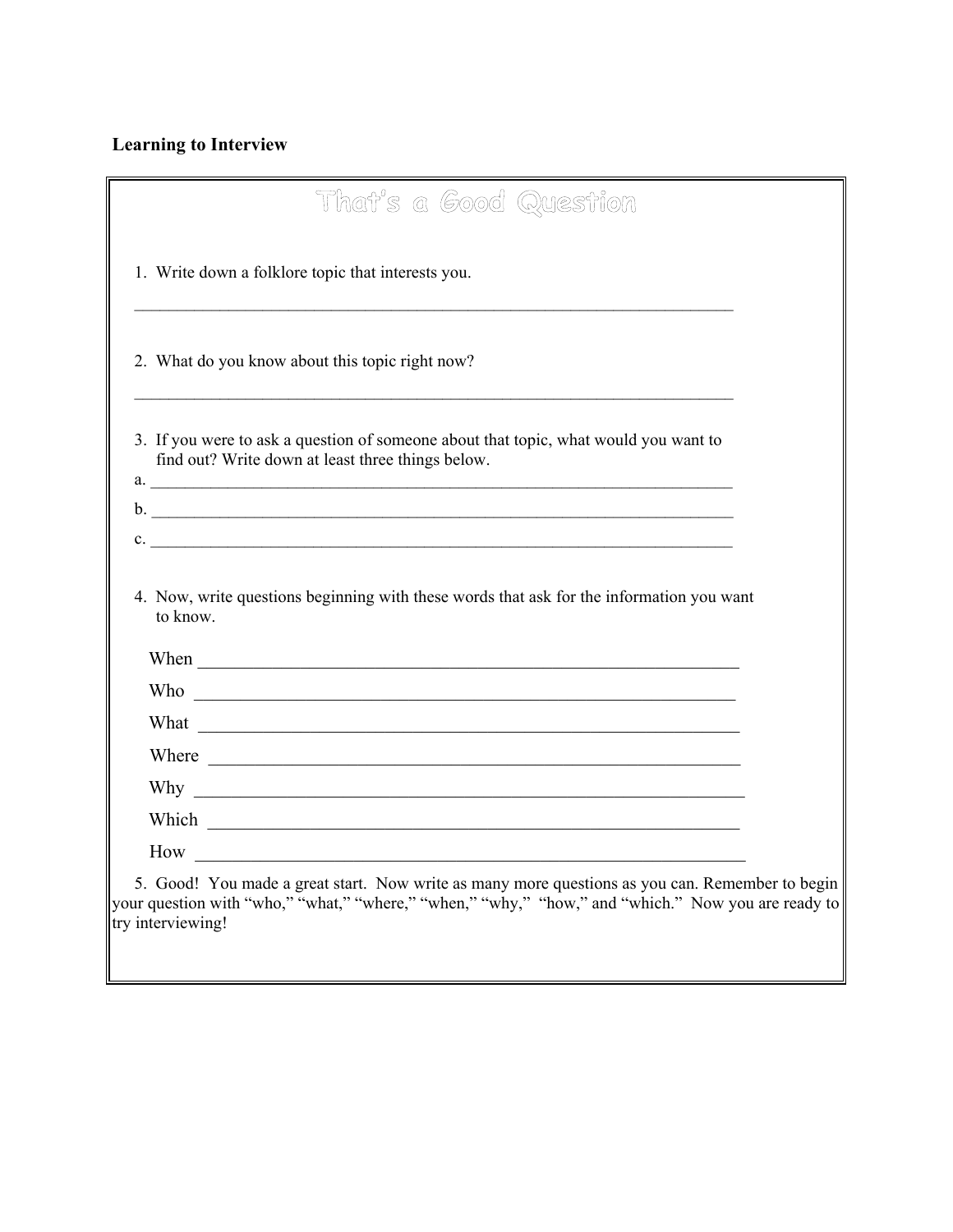# **Create a Dictionary**

- 1. When interviewing a person about his or her occupational lore, when the person says a word or phrase that is unfamiliar, write it down.
- 2. Continue asking questions about special words used on the job.
- 3. Ask the person the word's meaning and how the word or phrase is used.
- 4. After your interview, listen to your tape.
- 5. Writ a dictionary of the words and definitions you learned.

A few sample words and phrases follow:

- Computer worker -- Bits, GIGO, FIFO, crash, bomb, bug, glitch, kludge, scrub...
- Auto mechanic -- Boat, boneyard, howler, junk a car, run it into the ground...
- Business person -- CEO, R&D, adhocracy, bottom line, down time, fast track, headhunter, lead time, perks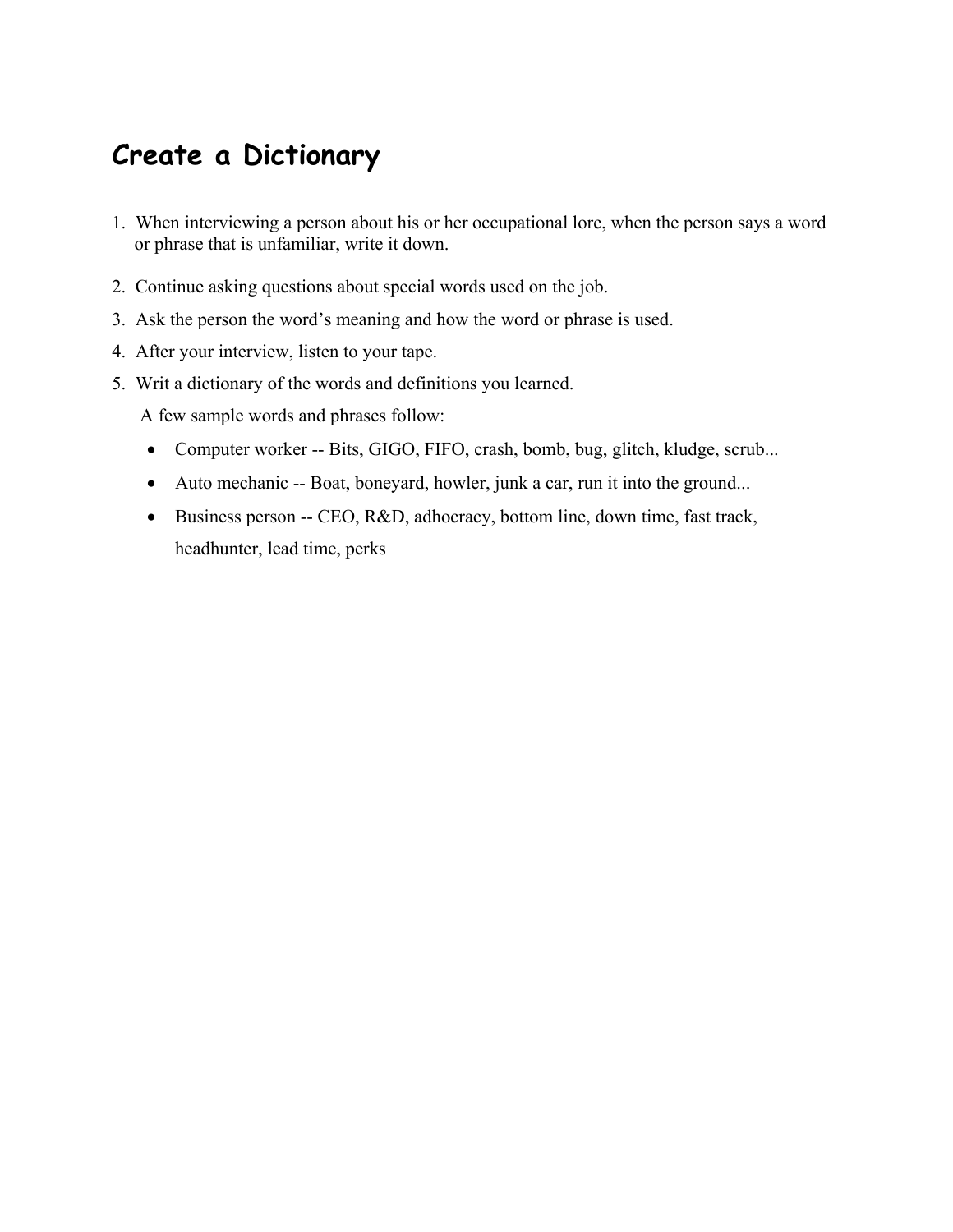# **Interview Checklist**

Use this checklist every time you conduct an interview to remind you of all the things you need to do.

# **Before the Interview**...

- \_\_\_ Set the date, time, and place of the interview.
- \_\_\_ Ask permission t use a tape recorder.
- \_\_\_ Explain the use of the FISHING FOR STORIES Interview Form.
- \_\_\_ Explain your project and what you will do with the information and tapes.
- \_\_\_ Check your equipment (recorder, microphone, electrical cord, batteries).
- \_\_\_ Bring extra tapes and batteries.
- \_\_\_ Write out your questions.

# **At the Interview**...

- \_\_\_ Set up the tape recorder and place the microphone close to the interview.
- \_\_\_ Make suer there are no noises in the room.
- \_\_\_ Label the tape with the date, person's name, and your name.
- \_\_\_ Thank the person and say "This is the end of the interview" when you finish.
- \_\_\_ Have the person sign a FISHING FOR STORIES Interview Form.

# **After the Interview**...

- \_\_\_ Send a thank-you card.
- \_\_\_ Jot down other questions you'd like to ask in a follow-up interview.
- \_\_\_ Write a complete label for the tape.
- \_\_\_ Transcribe the tape (optional).
- \_\_\_ Store the tape in a safe place or donate it to a library or museum.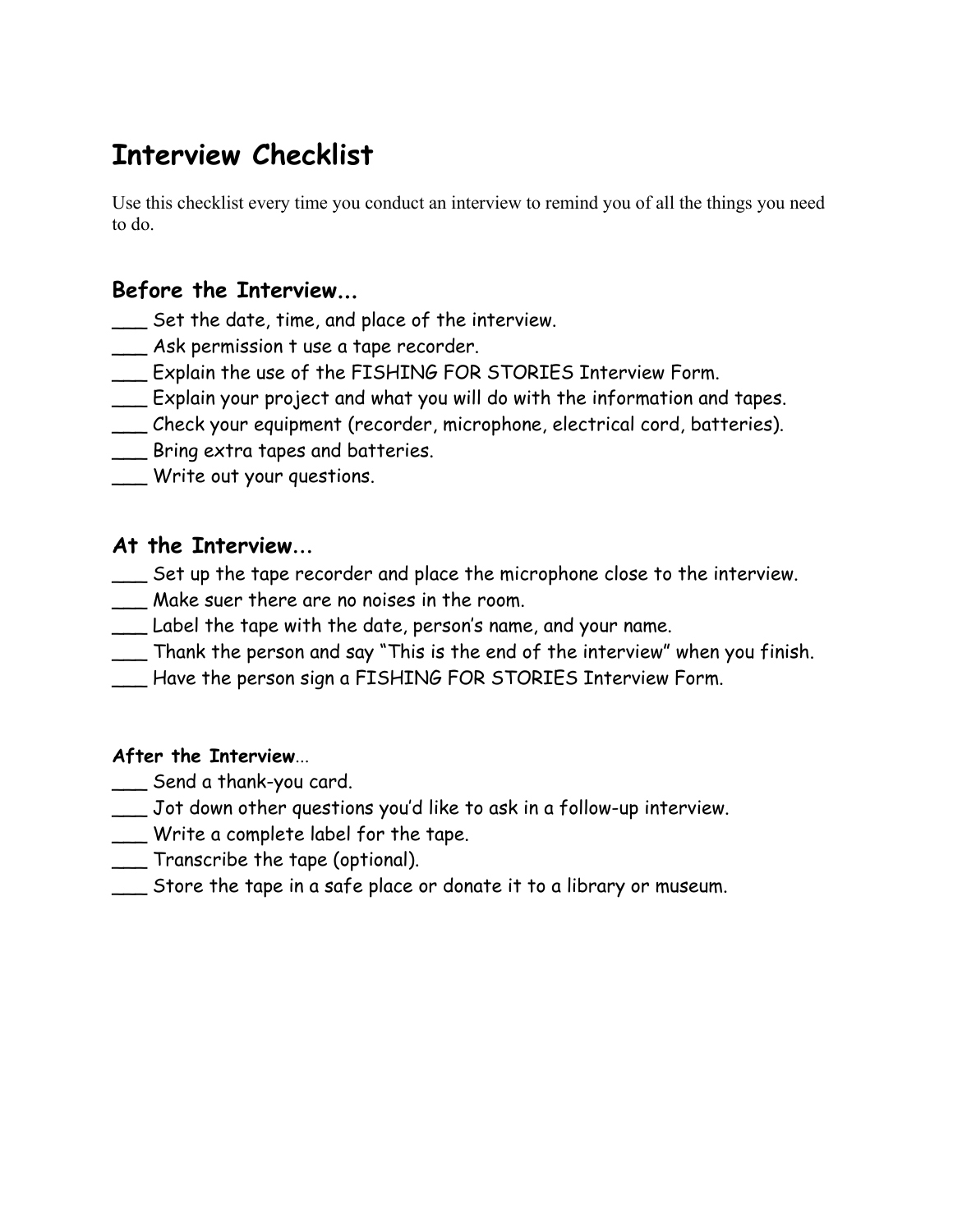| <b>FISHING FOR STORIES</b>                                                                                                                                                                                                                                                                                                                                                         |
|------------------------------------------------------------------------------------------------------------------------------------------------------------------------------------------------------------------------------------------------------------------------------------------------------------------------------------------------------------------------------------|
| <b>Interview Form</b>                                                                                                                                                                                                                                                                                                                                                              |
| Permission<br>I give permission to 4-H to tape record this interview with me, and to use my name and<br>the information I provide for nonprofit, educational purposes such as publications,<br>exhibits, radio and television broadcasts, and publicity. The tapes will be donated to<br>By giving permission, I do not give up<br>any copyright or performance rights I may hold. |
|                                                                                                                                                                                                                                                                                                                                                                                    |
|                                                                                                                                                                                                                                                                                                                                                                                    |
|                                                                                                                                                                                                                                                                                                                                                                                    |
| Organization/Group Name                                                                                                                                                                                                                                                                                                                                                            |
|                                                                                                                                                                                                                                                                                                                                                                                    |
|                                                                                                                                                                                                                                                                                                                                                                                    |
|                                                                                                                                                                                                                                                                                                                                                                                    |
|                                                                                                                                                                                                                                                                                                                                                                                    |
|                                                                                                                                                                                                                                                                                                                                                                                    |
| <b>Index</b>                                                                                                                                                                                                                                                                                                                                                                       |
|                                                                                                                                                                                                                                                                                                                                                                                    |
| Place                                                                                                                                                                                                                                                                                                                                                                              |
| Person interviewed<br><u> 1989 - Andrea Albert III, politik ar filozof (</u>                                                                                                                                                                                                                                                                                                       |
| Address                                                                                                                                                                                                                                                                                                                                                                            |
|                                                                                                                                                                                                                                                                                                                                                                                    |
|                                                                                                                                                                                                                                                                                                                                                                                    |
|                                                                                                                                                                                                                                                                                                                                                                                    |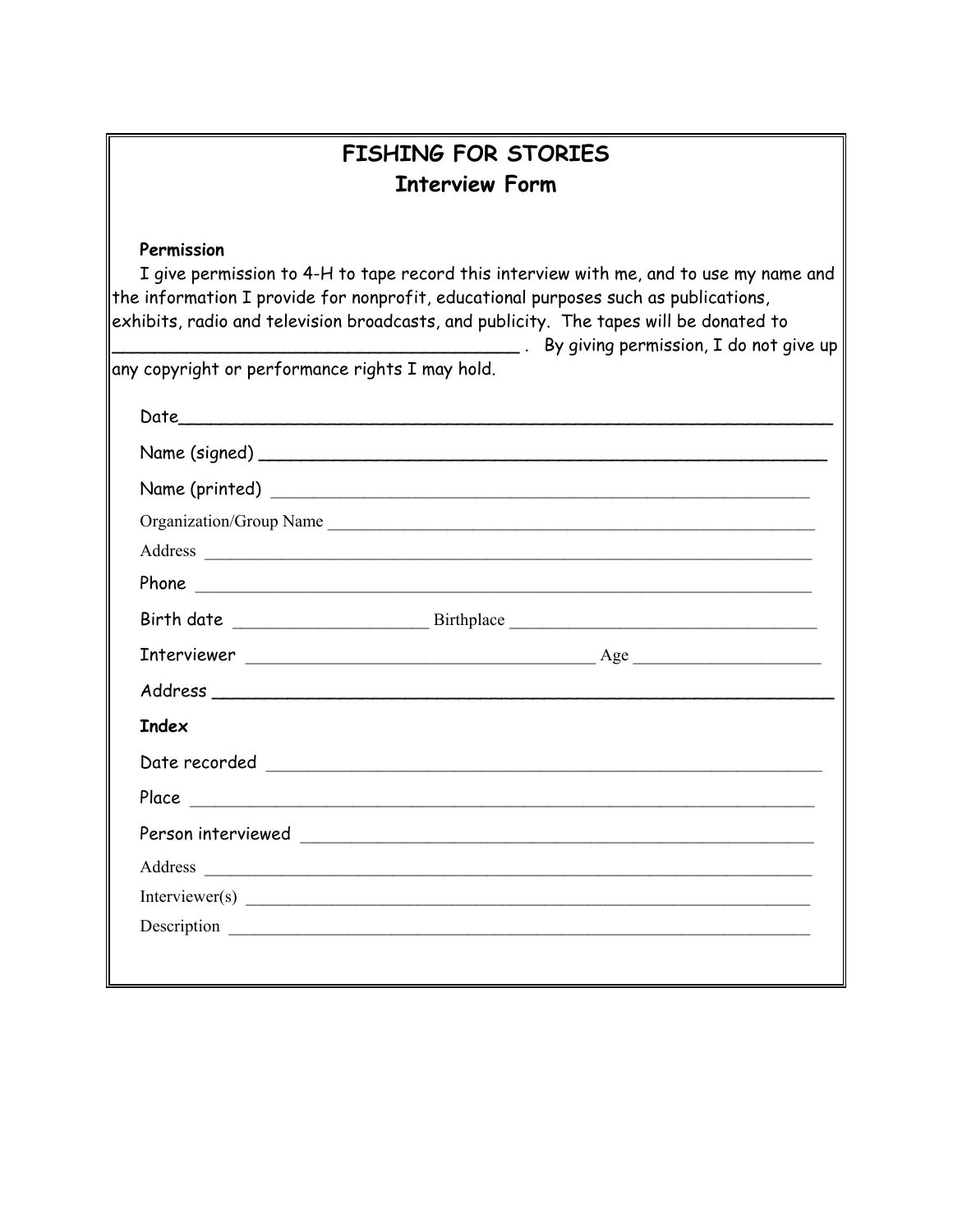|      | Tape recorder counter log             |                                                                                  |
|------|---------------------------------------|----------------------------------------------------------------------------------|
|      |                                       |                                                                                  |
|      |                                       |                                                                                  |
|      |                                       | Photographer ___________________________Others present _________________________ |
|      |                                       |                                                                                  |
|      |                                       |                                                                                  |
| Time | Counter                               | Topic/Question                                                                   |
|      |                                       |                                                                                  |
|      |                                       |                                                                                  |
|      |                                       |                                                                                  |
|      |                                       |                                                                                  |
|      |                                       |                                                                                  |
|      |                                       |                                                                                  |
|      |                                       |                                                                                  |
|      |                                       |                                                                                  |
|      |                                       |                                                                                  |
|      |                                       |                                                                                  |
|      |                                       |                                                                                  |
|      | Summary description of tape contents: |                                                                                  |
|      |                                       |                                                                                  |